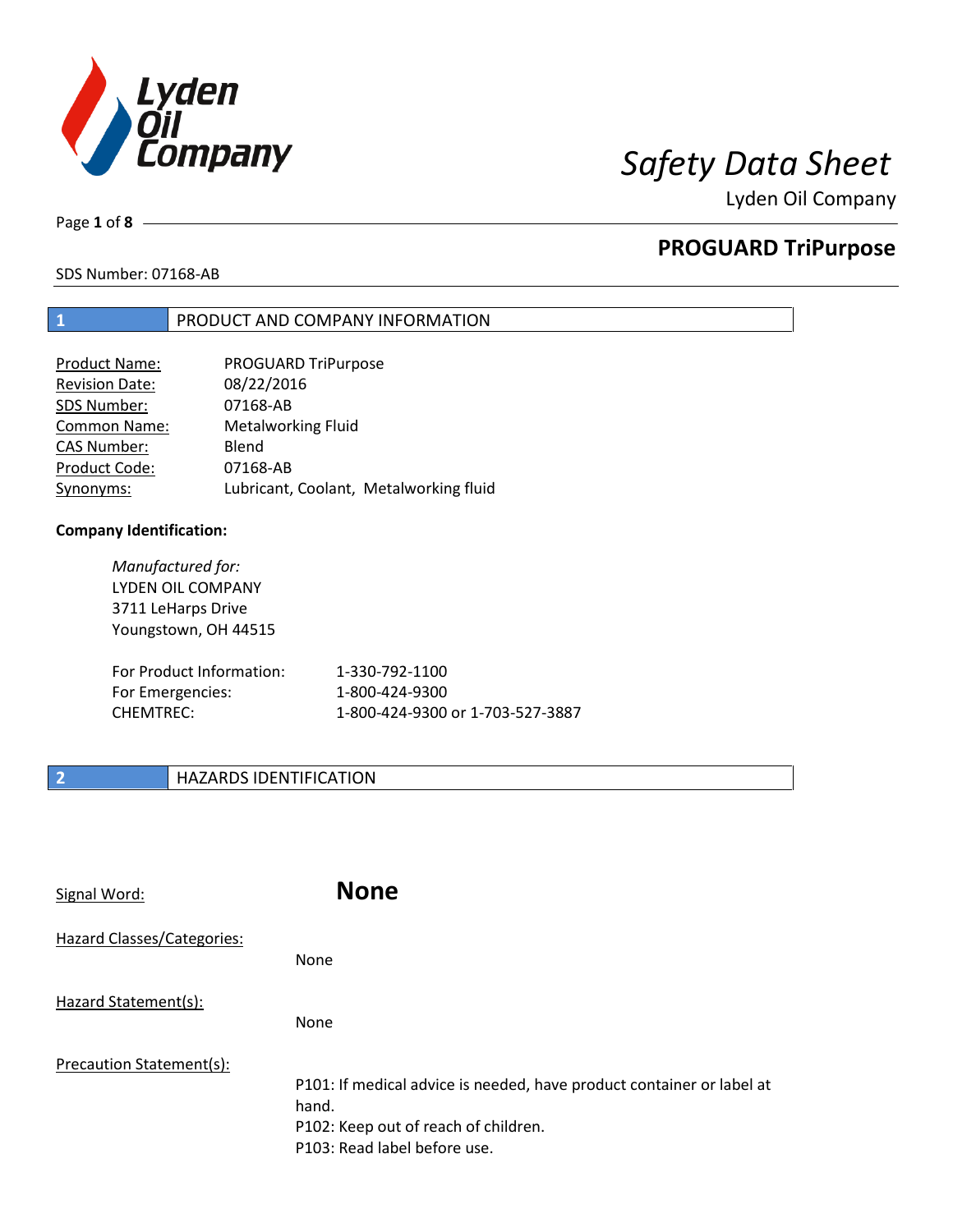

Lyden Oil Company

SDS Number: 07168-AB

Page **2** of **8**

Other Hazard Statement(s):

-NFPA Ratings:  $Health = 1$  $Fire = 1$ Reactivity =  $0$ 

### **3** COMPOSITION / INFORMATION ON INGREDIENTS

Ingredients:

*Mixture of the substances listed below with nonhazardous additions.*

| <b>Chemical Name</b>                                   | <b>CAS Number</b> | Percentage |
|--------------------------------------------------------|-------------------|------------|
| Distillates (petroleum), hydrotreated heavy naphthenic | 64742-52-5        | >95        |

*\*Any concentration shown as a range is to protect confidentiality or is due to batch variation.*

| ∣ ∕n | <b>FIRST AID MEASURES</b> |
|------|---------------------------|
|      |                           |

#### Description of First Aid Measures:

| Inhalation:          |                                                                                                                                                                                                                                                                                                            |
|----------------------|------------------------------------------------------------------------------------------------------------------------------------------------------------------------------------------------------------------------------------------------------------------------------------------------------------|
|                      | Remove victim to fresh air and keep at rest in a position comfortable<br>for breathing. If the victim has difficulty breathing or tightness of the<br>chest, is dizzy, vomiting or unresponsive, give oxygen with rescue<br>breathing or CPR as required and transport to the nearest medical<br>facility. |
| <b>Skin Contact:</b> |                                                                                                                                                                                                                                                                                                            |
|                      | Flush skin with water, wash with soap and water. Remove<br>contaminated clothing. Do not reuse clothing until cleaned. If material<br>is injected under the skin, transport to the nearest medical facility for<br>additional treatment.                                                                   |
| Eye Contact:         |                                                                                                                                                                                                                                                                                                            |
|                      | Flush eyes with running water for at least 15 minutes. If redness,<br>blurred vision or irritation persists, transport to nearest medical<br>facility for additional treatment.                                                                                                                            |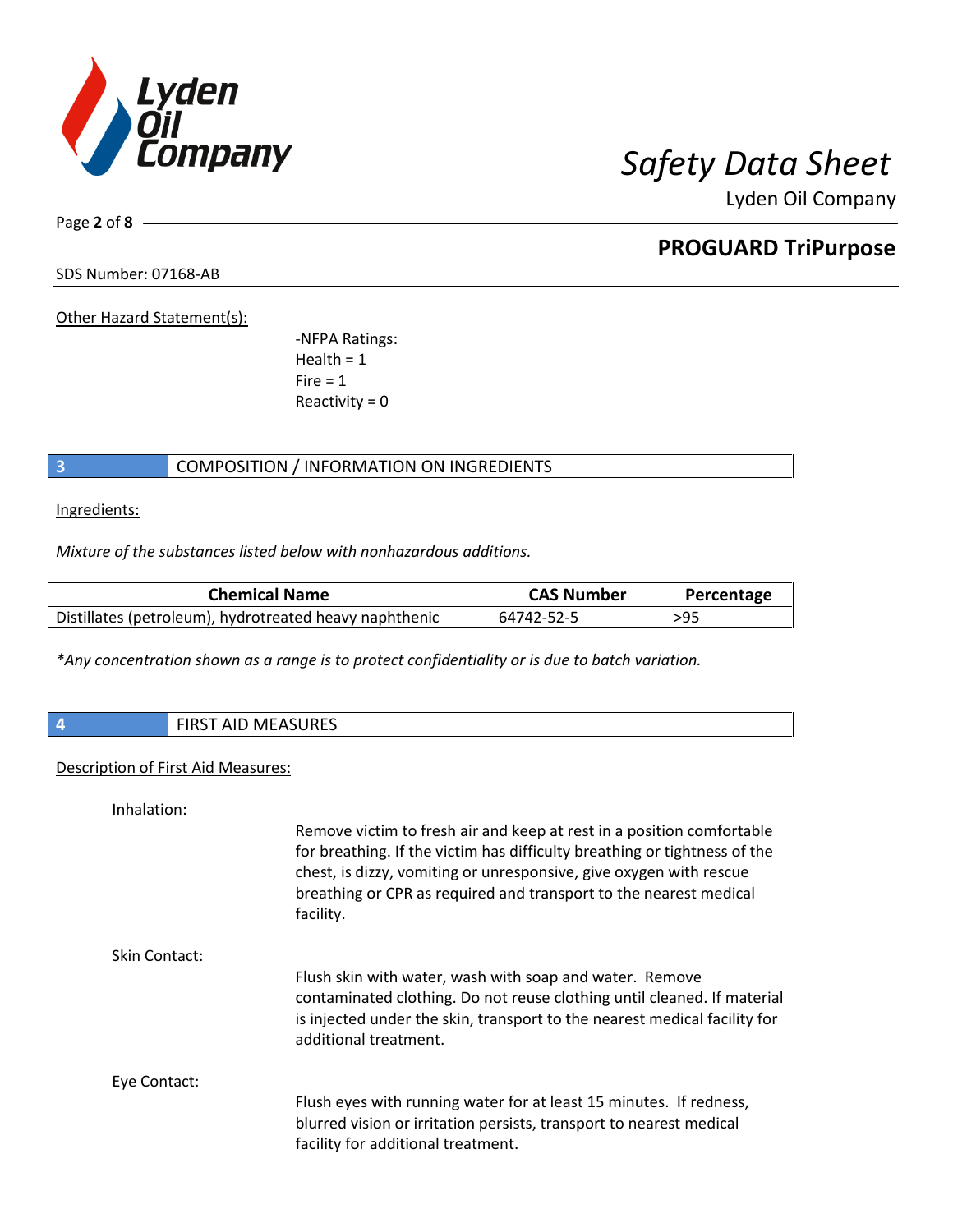

Page **3** of **8**

Lyden Oil Company

# **PROGUARD TriPurpose** SDS Number: 07168-AB Ingestion: Do NOT induce vomiting and obtain medical attention. Have victim rinse mouth out with water. If vomiting occurs spontaneously, keep head below hips to prevent aspiration. Symptoms and Effects, both acute and delayed: No further relevent data available. Recommended Actions: Treat symptomatically. Call a doctor or poison control center for guidance. **5 FIRE FIGHTING MEASURES** Recommended Fire-Extinguishing Equipment: Use dry powder, foam, or carbon dioxide fire extinguishers. Water may be ineffective in fighting an oil fire unless used by experienced fire fighters. Possible Hazards During a Fire: Hazardous combustion products may include: A complex mixture of airborne solid and liquid particulates and gases (smoke). Carbon monoxide. Unidentified organic and inorganic compounds. Recommendations to Firefighters: Proper protective equipment including breathing apparatus.

### **6** ACCIDENTAL RELEASE MEASURES

Personal Precautions:

Avoid contact with skin, eyes, and clothing. Keep away from sources of ignition.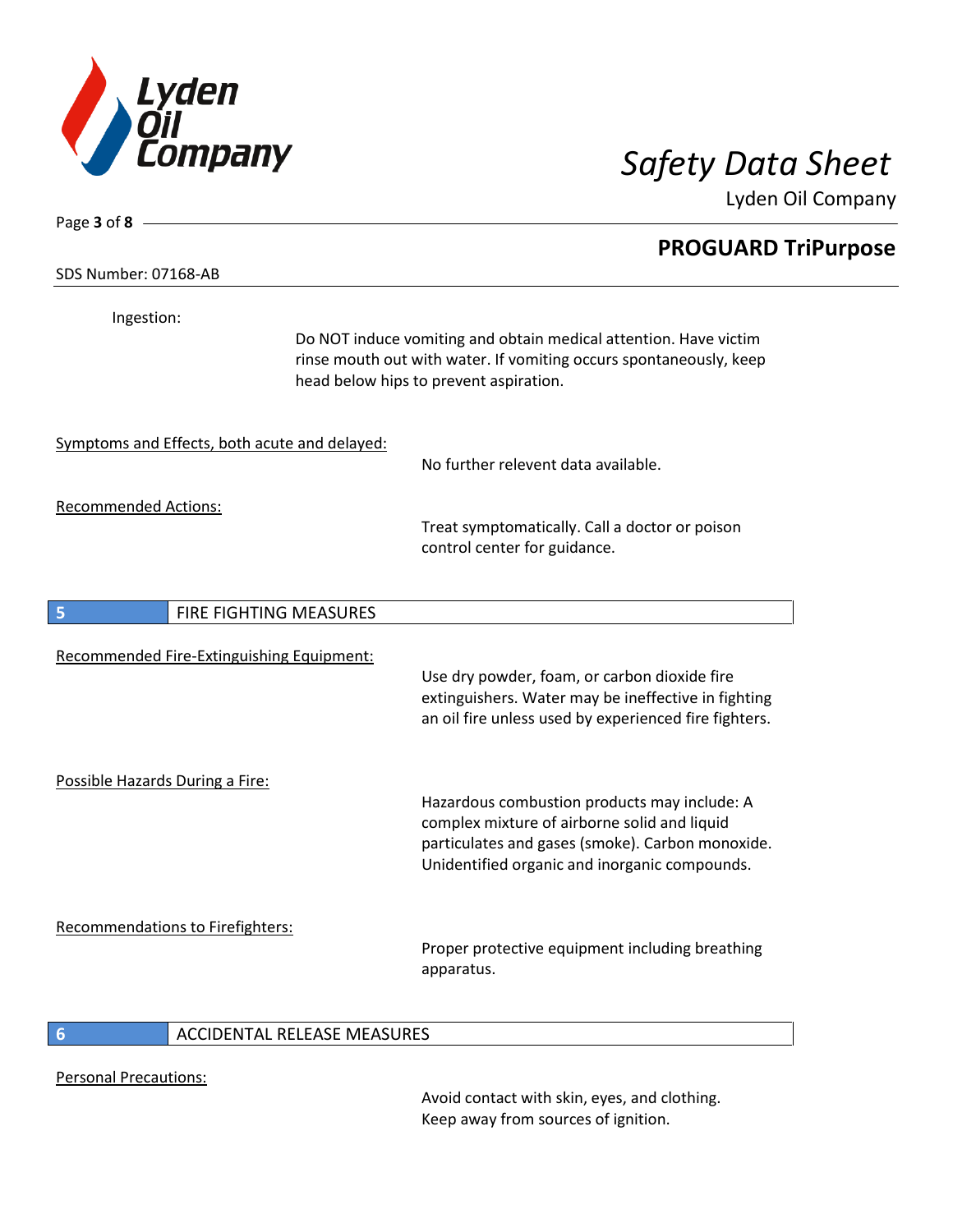

Page **4** of **8**

Lyden Oil Company

|                                   |                             | <b>PROGUARD TriPurpose</b>                                                        |  |
|-----------------------------------|-----------------------------|-----------------------------------------------------------------------------------|--|
| SDS Number: 07168-AB              |                             |                                                                                   |  |
| <b>Emergency Procedures:</b>      |                             |                                                                                   |  |
|                                   |                             | Contain spilled material, collect in suitable and<br>properly labeled containers. |  |
| <b>Environmental Precautions:</b> |                             | Do not allow to reach sewage system or any water                                  |  |
|                                   |                             | course.                                                                           |  |
|                                   |                             | Do not allow to enter ground waters.                                              |  |
| <b>Cleanup Procedures:</b>        |                             |                                                                                   |  |
|                                   |                             | Pick up excess with inert absorbant material.                                     |  |
|                                   |                             |                                                                                   |  |
| 7                                 | <b>HANDLING AND STORAGE</b> |                                                                                   |  |
|                                   |                             |                                                                                   |  |

Handling Precautions:

Avoid heat, open flames, including pilot lights, and strong oxidizing agents. Use general ventilation to prevent vapor accumulation. Avoid contact with eyes, skin and clothing. Wash thoroughly after handling. Do not eat, drink or smoke when using this product. Have appropriate fire extinguishers and spill clean-up equipment in or near storage area.

#### Storage Requirements:

Keep container tightly sealed. Keep away from sources of ignition.

### **8** EXPOSURE CONTROLS / PERSONAL PROTECTION

### Exposure Limits:

-Oil mist, mineral (0-90%):

ACGIH TLV - Long-term value: 5mg/m<sup>3</sup> OSHA PEL - Long-term value: 5mg/m<sup>3</sup>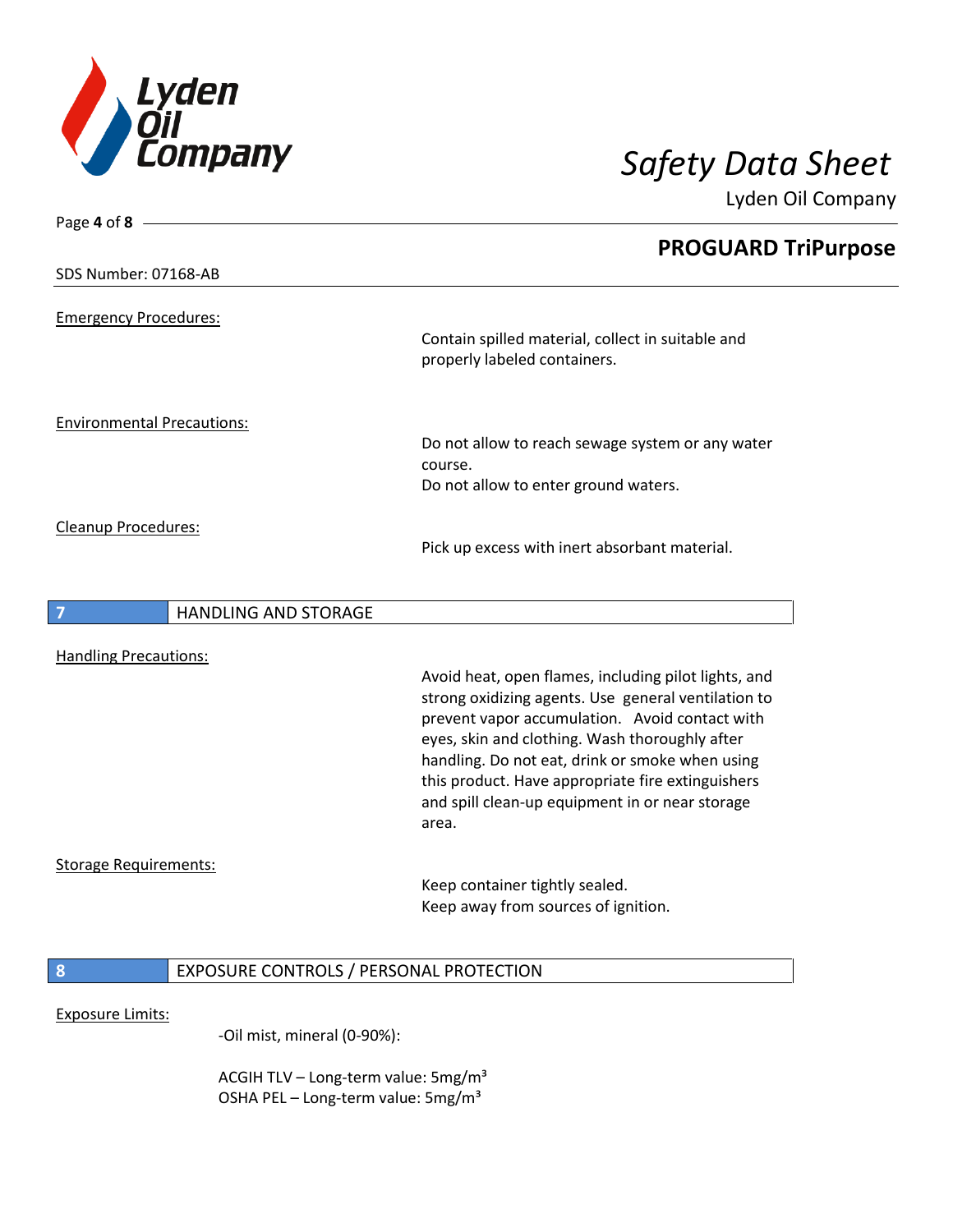

Lyden Oil Company

### SDS Number: 07168-AB

Page **5** of **8**

#### Engineering Controls:

All ventilation should be designed in accordance with OSHA standard (29 CFR 1910.94).

#### Personal Protective Equipment:

Keep away from foodstuffs, beverages, and feed. Immediately remove all soiled and contaminated clothing. Wash hands before breaks and at the end of work.

Avoid contact with eyes and skin. Use safety glasses and gloves.

### **9** PHYSICAL AND CHEMICAL PROPERTIES

| Color:                        | Amber                                       |
|-------------------------------|---------------------------------------------|
| Physical State:               | Liquid                                      |
| Odor:                         | Characteristic                              |
| Odor Threshold:               | Data not available                          |
| pH:                           | Data not available                          |
| <b>Melting Point:</b>         | Data not available                          |
| <b>Boiling Point:</b>         | >260°C / >500°F                             |
| <b>Boiling Range:</b>         | Data not available                          |
| Flash Point:                  | 196° C / 385° F                             |
| <b>Evaporation Rate:</b>      | $\leq 1$ (where Butyl Acetate = 1)          |
| Flammability:                 | Data not available                          |
| Flammability Limits:          | Data not available                          |
| Vapor Pressure:               | Data not available                          |
| Vapor Density:                | Data not available                          |
| <b>Relative Density:</b>      | 0.8803                                      |
| Solubilities:                 | Insoluble in water                          |
| <b>Partition Coefficient:</b> | Data not available                          |
| Auto-Ignition Temperature:    | Data not available                          |
| Decomposition Temperature:    | Data not available                          |
| Viscosity:                    | 36 mm <sup>2</sup> /sec (kinematic at 40°C) |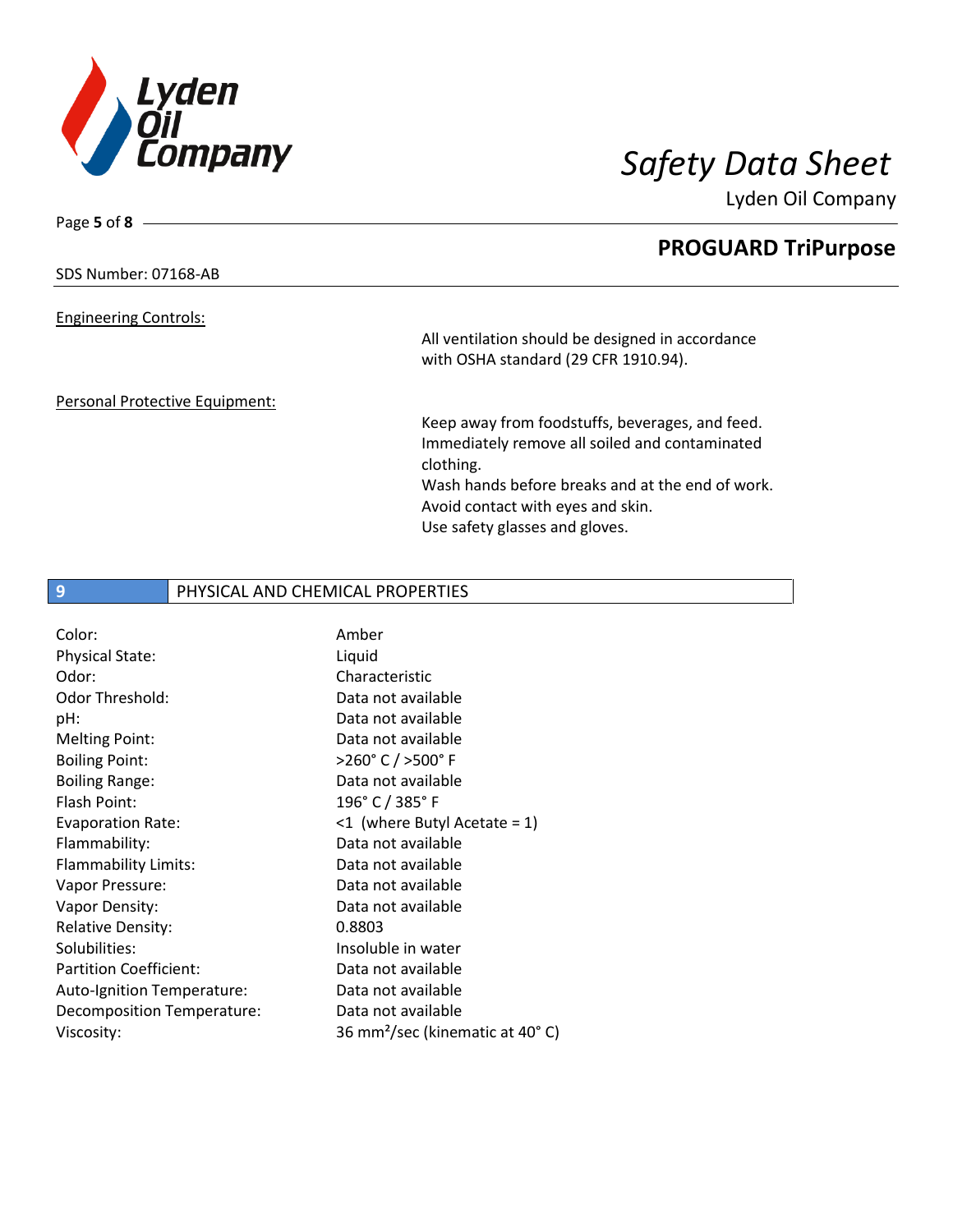

Lyden Oil Company

SDS Number: 07168-AB

Page **6** of **8**

| 10                             | STABILITY AND REACTIVITY |                                                                  |
|--------------------------------|--------------------------|------------------------------------------------------------------|
| Stability:                     |                          | Stable under normal conditions.                                  |
| Reactivity:                    |                          | Not reactive under normal conditions.                            |
| <b>Conditions to Avoid:</b>    |                          | Extreme temperature, sparks, open flame, and<br>direct sunlight. |
| <b>Hazardous Reactions:</b>    |                          | No known hazardous reactions.                                    |
| <b>Incompatible Materials:</b> |                          | Strong oxidizers and reducing agents.                            |
| Decomposition Products:        |                          | Hazardous decomposition products are not<br>expected to form.    |

| <b>11</b>                    | <b>TOXICOLOGICAL INFORMATION</b>    |                                                                                                                           |
|------------------------------|-------------------------------------|---------------------------------------------------------------------------------------------------------------------------|
| Routes of Exposure:          |                                     | Skin and eye contact are the primary routes of<br>exposure although exposure may occur following<br>accidental ingestion. |
| <b>Exposure Effects:</b>     |                                     | Repeated skin contact may cause dermatitis or an<br>oil acne.                                                             |
| <b>Measures of Toxicity:</b> |                                     | No test data available.                                                                                                   |
|                              | Carcinogenic/Mutagenic Precautions: | Non-carcinogenic and not expected to be<br>mutagentic.                                                                    |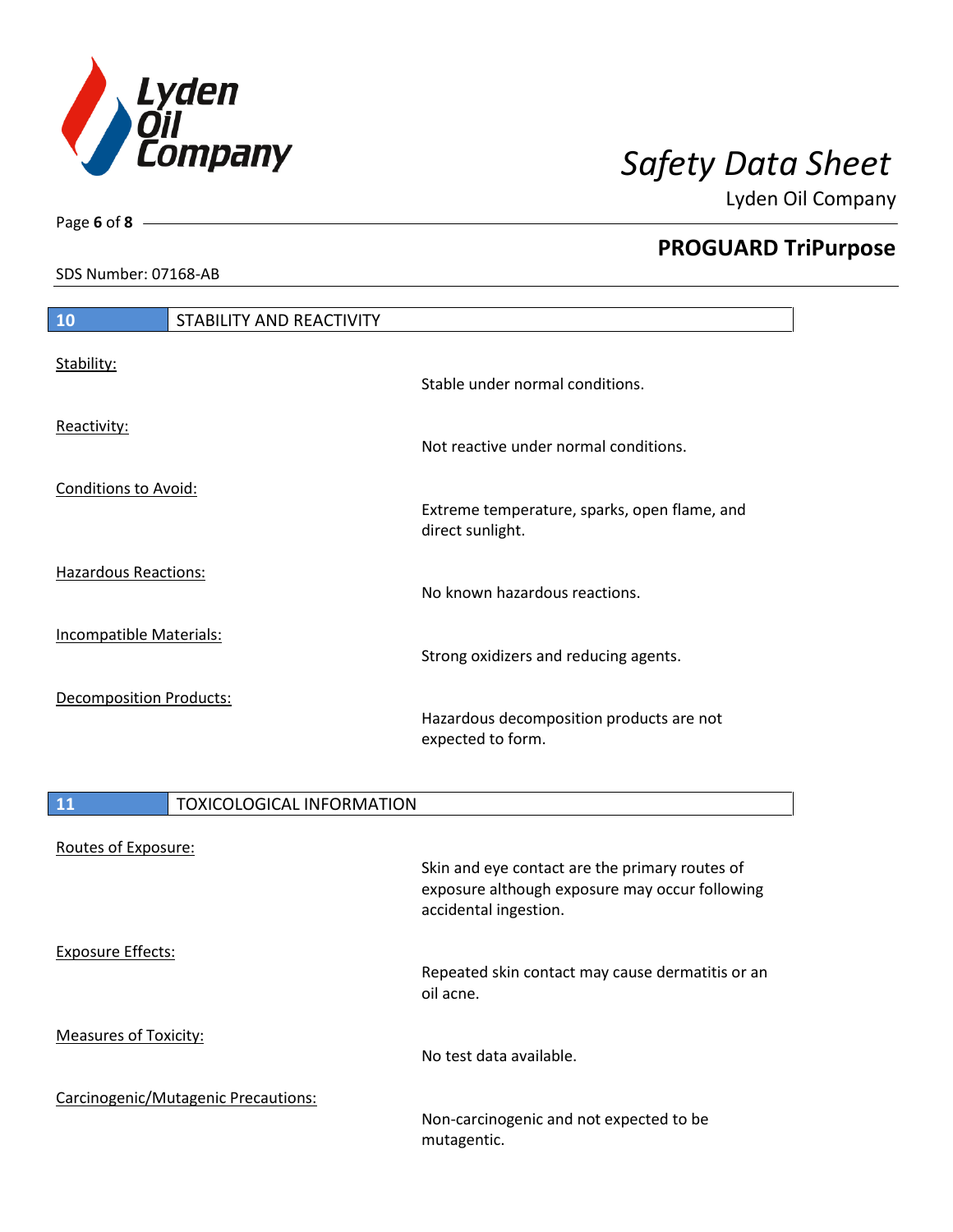

Lyden Oil Company

SDS Number: 07168-AB

Page **7** of **8**

| 12                                                                                                | <b>ECOLOGICAL INFORMATION</b>                                                        |                                                                                             |
|---------------------------------------------------------------------------------------------------|--------------------------------------------------------------------------------------|---------------------------------------------------------------------------------------------|
| <b>Ecological Precautions:</b>                                                                    |                                                                                      | Avoid exposing to the environment.                                                          |
| <b>Ecological Effects:</b>                                                                        |                                                                                      | No specific environmental or aquatic data available.                                        |
| 13                                                                                                | <b>DISPOSAL CONSIDERATIONS</b>                                                       |                                                                                             |
| Disposal Methods:                                                                                 |                                                                                      | Dispose of waste material in accordance with all<br>local, state, and federal requirements. |
| <b>Disposal Containers:</b>                                                                       |                                                                                      | Use properly approved container for disposal.                                               |
| <b>Special Precautions:</b>                                                                       |                                                                                      | Do not flush to surface waters or drains.                                                   |
| 14                                                                                                | <b>TRANSPORT INFORMATION</b>                                                         |                                                                                             |
| <b>UN Number:</b><br><b>UN Shipping Name:</b><br><b>Transport Hazard Class:</b><br>Packing Group: | Data not available<br>Data not available<br>Data not available<br>Data not available |                                                                                             |
| <b>Environmental Hazards:</b>                                                                     |                                                                                      | Data not available                                                                          |
| <b>Bulk Transport Guidance:</b>                                                                   |                                                                                      | Data not available                                                                          |
| <b>Special Precautions:</b>                                                                       |                                                                                      |                                                                                             |

Not regulated by DOT.